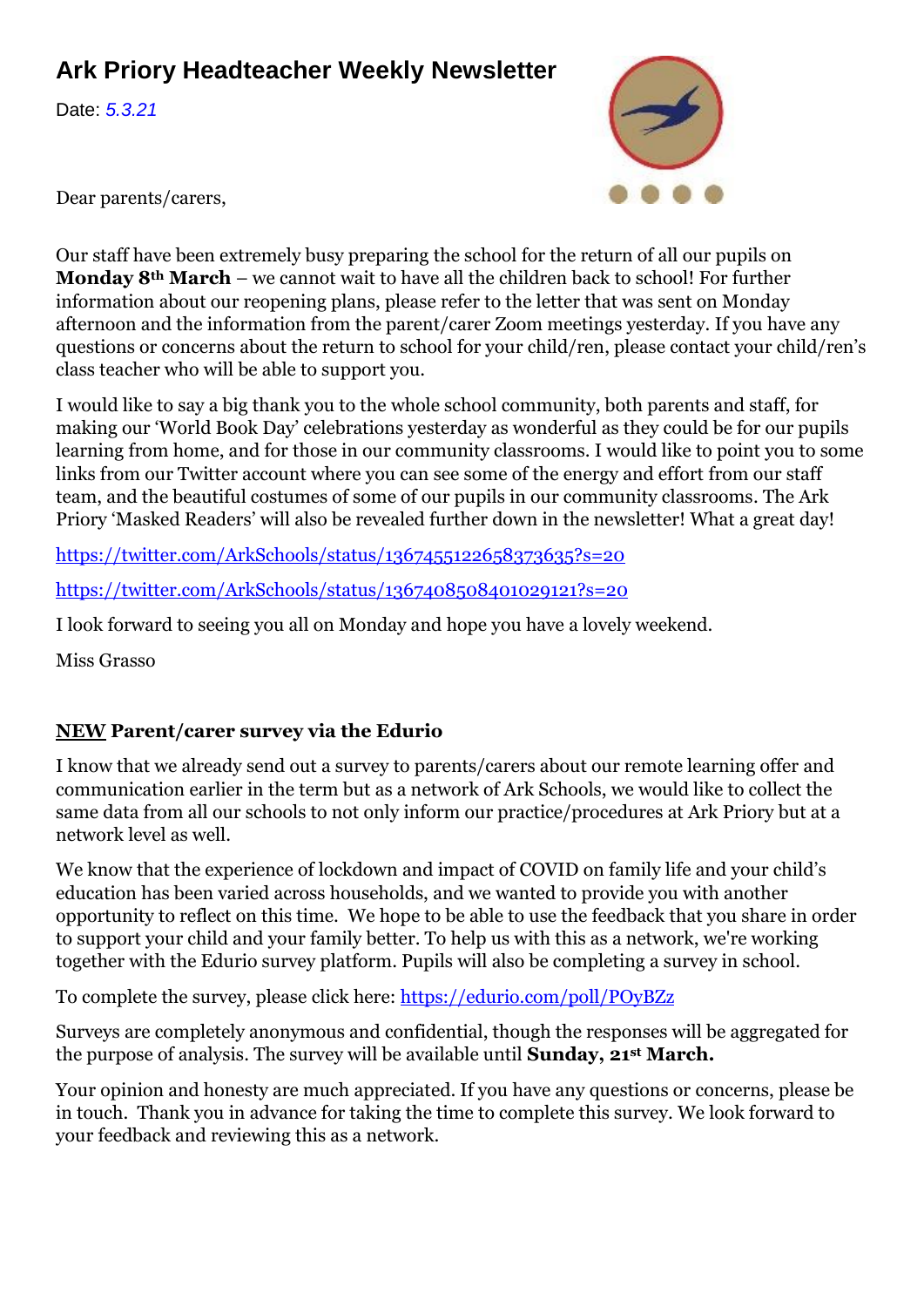#### ARK MUSIC PRESENTS

# **SING INTO SPRING: STAY AT HOME SING-OFF EDITION!**

Calling all hairbrush karaoke stars and shower singers!

This term we want to join together and hear you singing or rapping your favourite tunes all while in with a chance of winning a prize!

All entries will be submitted to a judging panel of music industry professionals, and the winners will be revealed at the Sing into Spring Awards!

## Wednesday 31st March at 1:00pm **YouTube Live**

### How do I enter?

L.

Ask your parent / guardian or teacher to send us a video or voice clip of you singing or rapping your favourite song to: E-mail: carys.evans@arkonline.org WhatsApp: 07535271558

æ.

Deadline: Friday 12th March

٠

s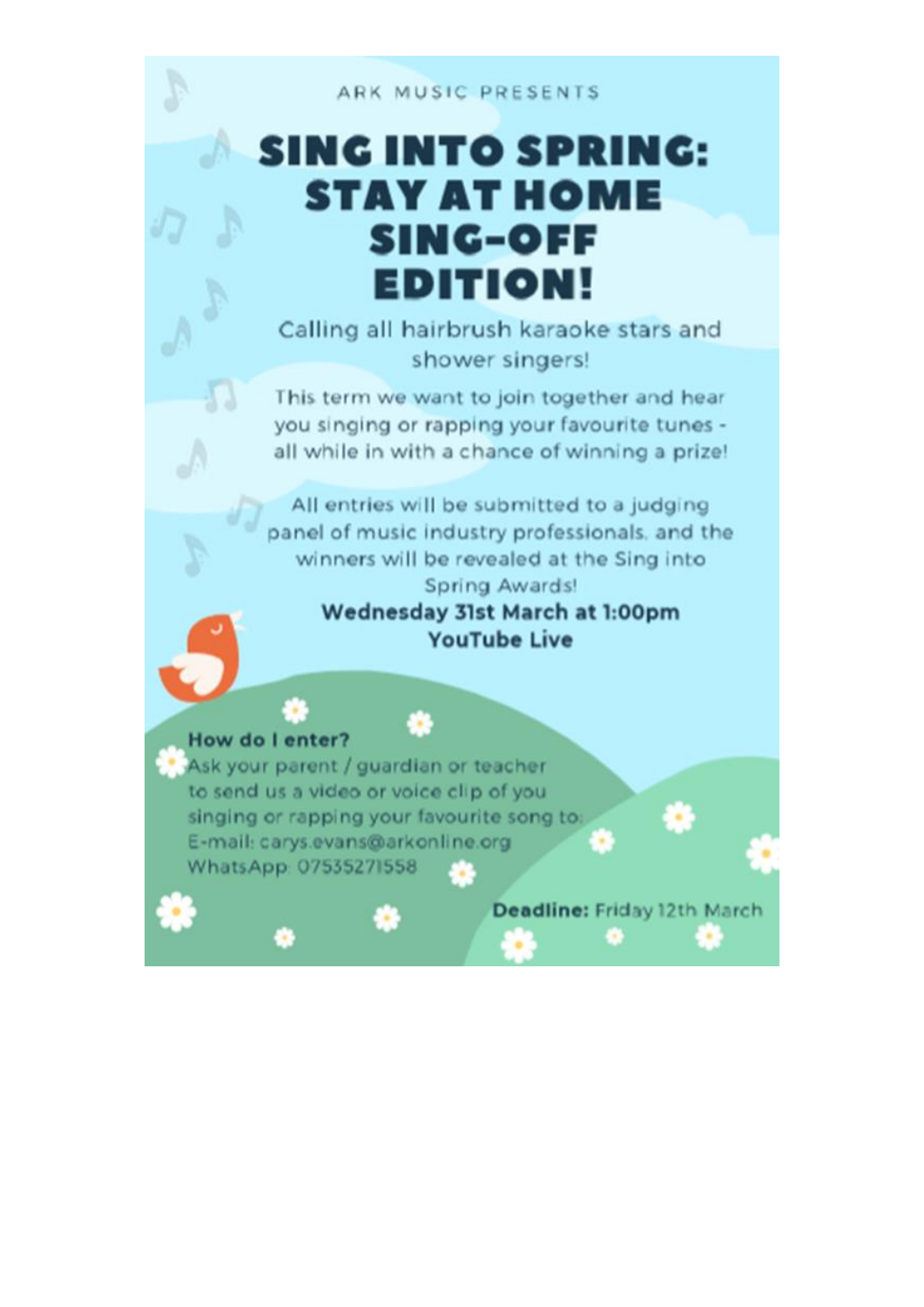



| <b>The 'Masked Reader'</b> | Who was it?         | What book did they read?                                                                                                     |
|----------------------------|---------------------|------------------------------------------------------------------------------------------------------------------------------|
|                            | <b>Miss Lester</b>  | The most moving, auction, thrilling book in Flood in<br>MALORIE BLACKMAN<br><b>LOUIS SACHAR</b><br>holes<br><b>KODASEURY</b> |
|                            | Mr Gallado          |                                                                                                                              |
|                            | <b>Miss Burton</b>  | <b>ROBIN STEVEN</b>                                                                                                          |
|                            | <b>Miss Blewett</b> | Alice's Adventure<br>A Though the Long and<br><b>LANSON-R</b>                                                                |